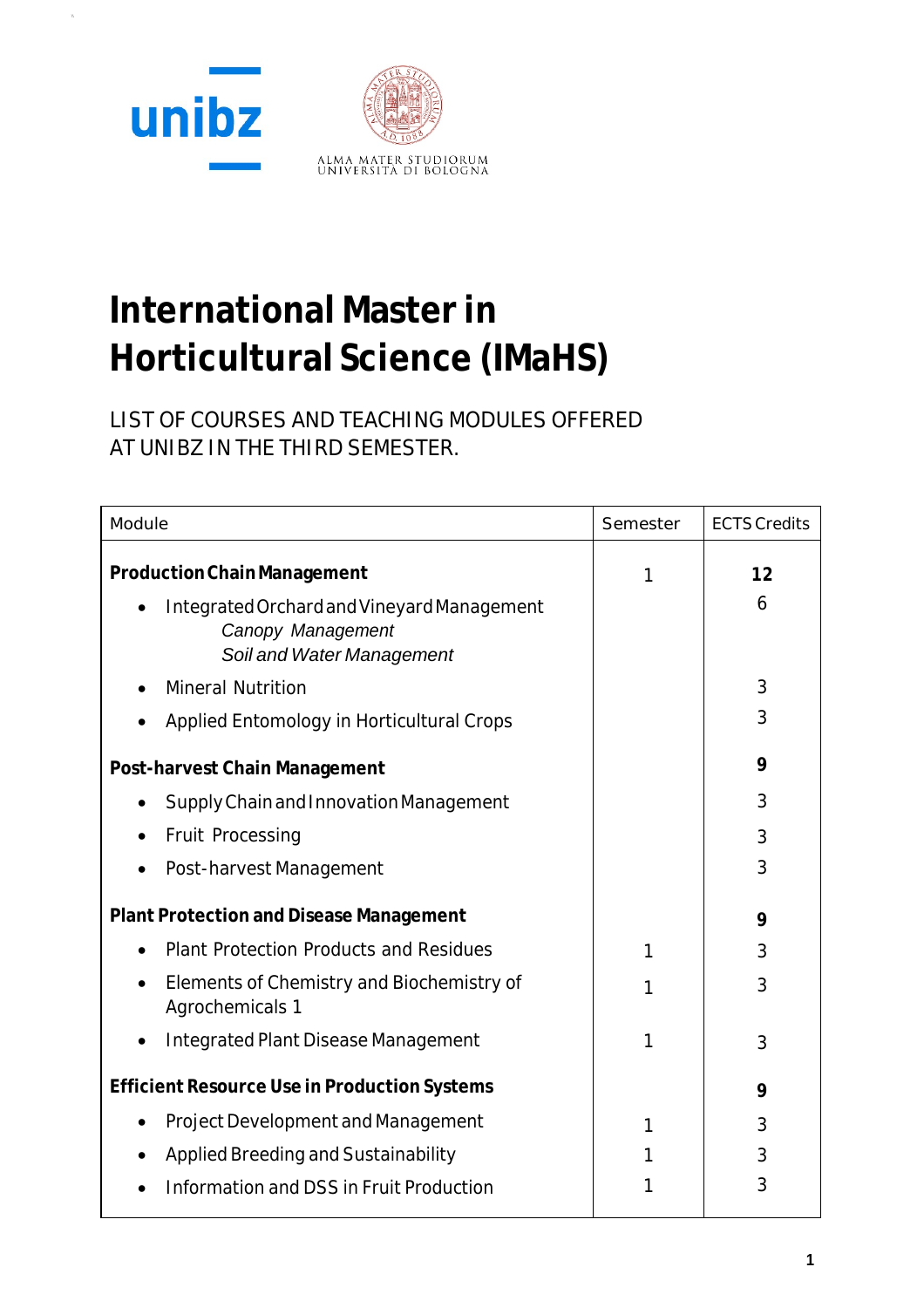## **Production Chain Management**

## **INTEGRATED ORCHARD AND VINEYARD MANAGEMENT**

Carlo Andreotti / Massimo Tagliavini

## **LearningOutcomes**

The course will provide students with scientific and technical knowledge on the canopy and soil management in orchards, vineyards and nurseries. At the one hand, students will understand and critically consider the main factors involved in canopy architecture and its and management. At the other hand, the course will allow the students to use the available scientific knowledge and the modern technical tools to improve the management of ground cover, irrigation and fertilizer supply, in order makethebestuseofthenaturalresourcesandenhancesoilfertility.Studentswill be able to adapt this knowledge to specific environmental and agricultural conditions for developing production systems that reconcile yields, fruit quality and environmental sustainability.

## **Course Contents**

Students attending this class must possess basic knowledge of tree biology and physiology to fully understand the subjects presented during the course. These competences are obtained during the first level degree and in the first-year of the masterprogram.Thecourseisdividedintwomodulesandwillfocusonthefollowing topics:

## **A) Module CANOPY MANAGEMENT**

Carlo Andreotti

- Introduction to the canopy structure (architectural models, fruiting habitus) andfunctionality(*Teaching unitlength*:2hours) Relation between the vegetative and reproductive cycles Pruning as a tool to manage the competition between organs (roots, shoots, bud induction and differentiation, flowers, fruits, etc)
- Pruning techniques (*Teaching unit length*: 8 hours) Dormant pruning Summer pruning Mechanical pruning No pruning techniques
- Canopy training systems for low/intermediate/high density orchards (*Teaching unit length: 6 hours*) Training systems for fruit trees Training systems for grapevine
- Management of fruit load (*Teaching unit length*: 6 hours) Alternate bearing and fruit thinning Plant growth regulators to control tree growth and fruit quality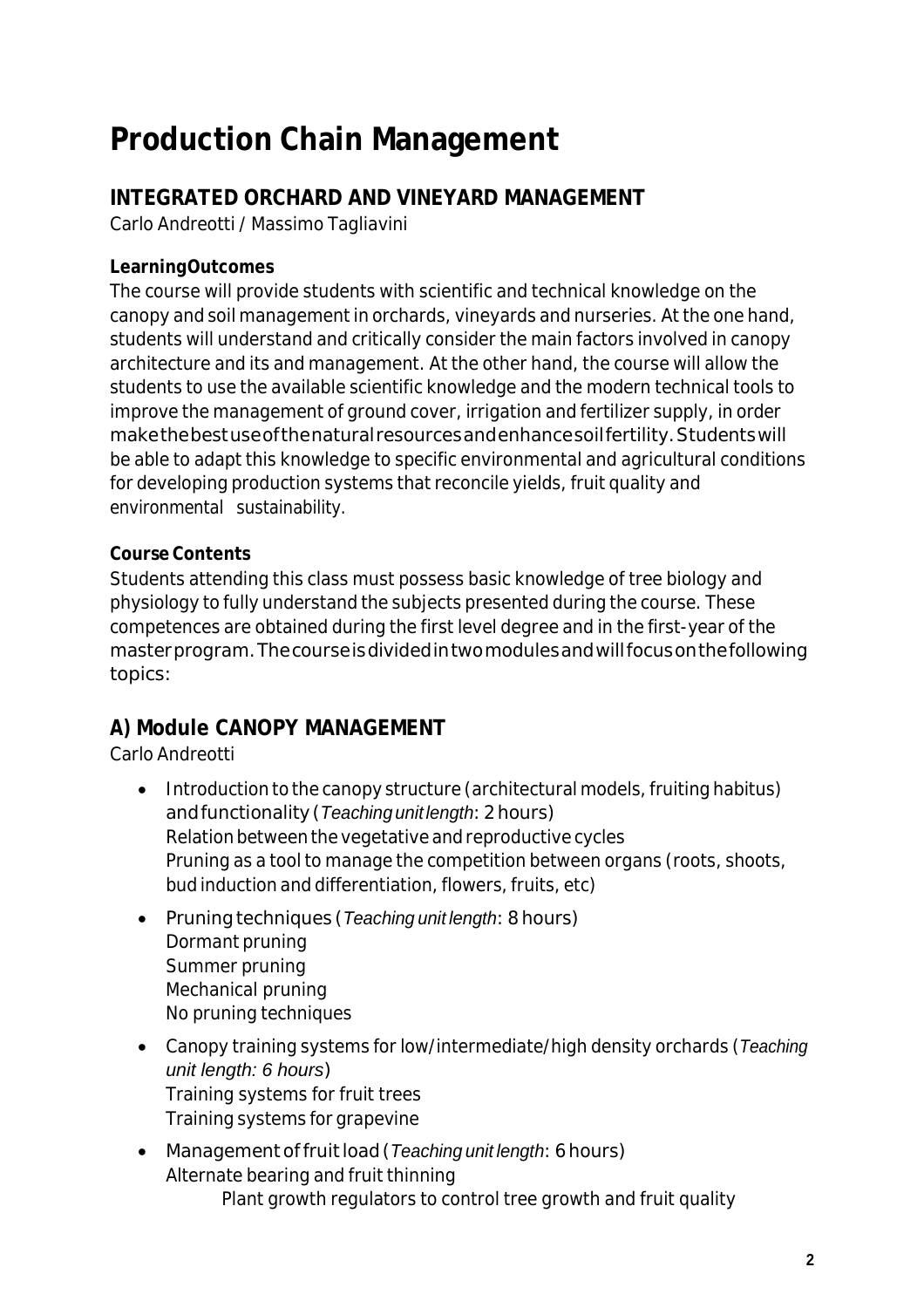Control of ripening in grapevine

- Protection systems (Teaching unit length: 2 hours) Shading nets, hail nets, plastic tunnel against rain, wind barriers
- Production systems in nurseries *(Teaching unit length: 6 hours)* Production techniques Nursery management and legislation

## **B) Module SOIL AND WATER MANAGEMENT**

Massimo Tagliavini

- Management of root growth and root activity (*Teaching unit length: 4 hours)* Root distribution Environmental and cultural control on roots Beneficial use of interactions between roots and micro-organisms in the rhizosphere Root pruning
- Mineralnutrientsupply*(Teachingunitlength:10hours)* Nutrient needs Nutrientavailability Nutrient cycling within trees and ecosystems Soil and foliar nutrient supply; fertigation techniques Management of nutrient-related physiological disorders
- Water management *(Teaching unit length: 10 hours)* Soil water availability and water needs Plant and soil-based methods for irrigation scheduling Water stresses and irrigation strategies for enhancing fruit quality Strategies to enhance WUE and reduce water losses Regulated deficit irrigation and partial root drying Irrigationsystems
- Orchard-andvineyard-floorManagement systems *(Teaching unit length: 4 hours)* Ground-covervegetationandground-cover systems Weed control methods Green Manure
- Control of soil sickness and replant problems *(Teaching unit length: 2 hours)*

#### **TeachingMethods**

Frontal lessons make up 60% of the time allotted to this course. The remaining 40% of the time is dedicated to lab- and field-activities, and visits.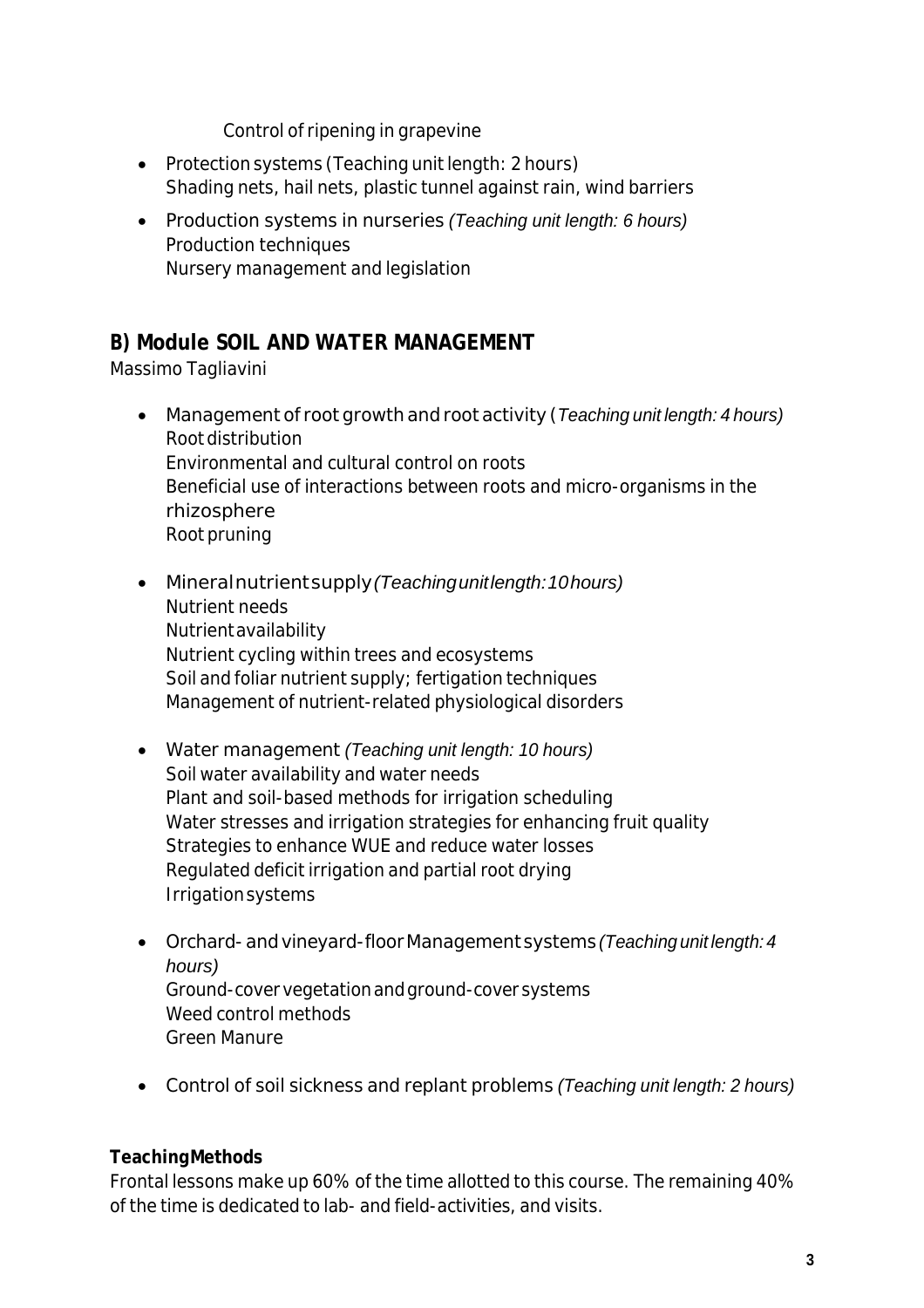#### **Readings/Bibliography**

Lecture notes made available after the lesson on the on-line platform of unibz; handouts and articles provided by the instructor through internet services managed by unibz.Selected chapters from *FAO Irrigation and drainage paper 66*(available online),*Fundamentalof temperate zone tree fruit production (*2005)and*Apple, Botany production and uses* (2003).

#### **Assessment Methods**

Oralexamattheendofthecourseontheentireprogram(frontallessonsand exercises/excursions). At least three questions on different subjects of the course will be asked. The number of questions is dependent from the quality and completeness of the answers given by the candidate.

#### **TeachingTools**

Frontal lessons using ppt presentations. Use of software the computer room. Field exercises with the use of scientific instruments. Field visits.

#### **MINERAL NUTRITION**

Stefano Cesco

#### **LearningOutcomes**

The course aims at improving the knowledge about the mechanisms underlying the soil availability, root uptake, translocation and allocation of mineral nutrients in fruit tree crops. This knowledge will allow to manage the fertilization practices in orchards according to the physiological needs of plants.

#### **CourseContents**

General aspects of ion uptake mechanisms of plants: short (roots) and long (xylem and phloem) transport and allocation. Ion uptake by leaves (mechanisms underlying foliar fertilization). Forms and availability in the soil-plant system, plant contents, metabolic functions, symptoms of deficiency/excess, fertilizers and their field application of macro (N, P, K, Ca, Mg) and micronutrients (B, Zn, Fe, Mn, Cu) in relation to a sustainable and efficient use of the source. Examples of biofortification (Si, Se, Ni) and nutrient interactions (e.g. N vs Fe, N vs S, Fe vs S).

#### **TeachingMethods**

The course consists of lectures (*18 hours frontal lessons*) during which the Professor presents the different topics. Practical lessons and laboratory activities (*12 hours* excursions/laboratory) conducted by the Teacher and the Teaching Assistants are also foreseen.

#### **Readings/Bibliography**

Mineral Nutrition of Higher Plants, Ed: Petra Marschner , Academic press, 2012, ISBN: 978-0-12-384905-2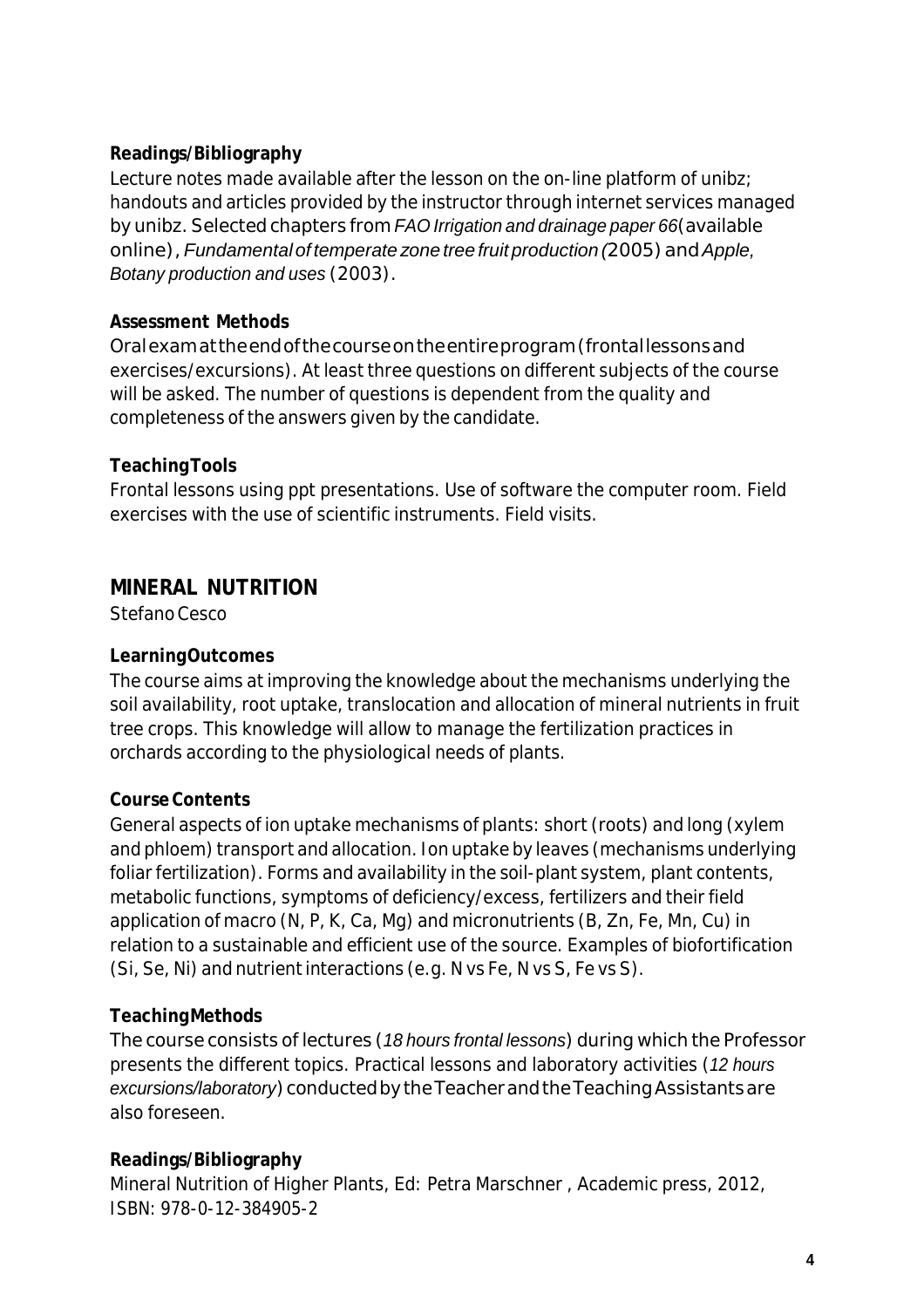#### **Assessment Methods**

Assessment (*at the end of the course*) is conductedvia oral examinationthatincludes a) questions to assess the knowledge and understanding of the course topics and b) questionsdesignedtoassesstheabilitytotransfertheseskillstocasestudiesof crop production. Space will also be dedicated to the evaluation of the ability to rework the experience of the laboratory.

Attribution of a single final mark awarded on the basis of the following criteria: the clarity of the response, the ability to summarize, evaluate, and establish relationships between topics, the independence of judgment, the ability to rework.

#### **TeachingTools**

CoursetopicswillbepresentedusingPowerPointpresentationsandattheendofa single lesson a paper copy will be distributed directly to students.

## **APPLIED ENTOMOLOGY IN HORTICULTURAL CROPS**

Sergio Angeli

## **LearningOutcomes**

By the end of the course, students should acquire knowledge that enables them to: identify the key pest insects of the major horticultural crops and small fruit crops; understand the pest complexes of the agro-ecosystems; have a broad idea of chemical ecology and tritrophic interaction amongst host plants, pests and their natural enemies; plan a monitoring program for pest insects; link sustainable agriculture with pest control; understand the fit of IPM in fruit cropping systems, with traditionalandalternativecontrolmeasures.Themaingoalofthiscourseistolearn how to improve economic values of plants while defending and improving the environment and the ecosystem services such as self pest-regulation and pollination.

## **Course Contents**

The course is designed to provide graduate students with an overview of pest insects and pest management strategies, emphasizing ecological principles and their applications within the major agro-ecosystems of fruit trees cultivation. Pest insect biology and management of the fruit production systems in temperate regions will be considered, as apple, grape, cherry, plum, peach, strawberry and other small fruit. Specific attention will be given to beneficial insects, biological control and IPM strategies. The course will cover the following topics: Overview on general entomology; Key pest insect species of apple, grape, cherry, plum, peach, strawberry and other small fruit; Chemical ecology and Tritrophic interactions; Synthetic insecticides and Integrated Pest Management; Biological Control, Benefical Insects in Organic Farming and Botanical Insecticides; Pollination Services; Case topics selected by the students.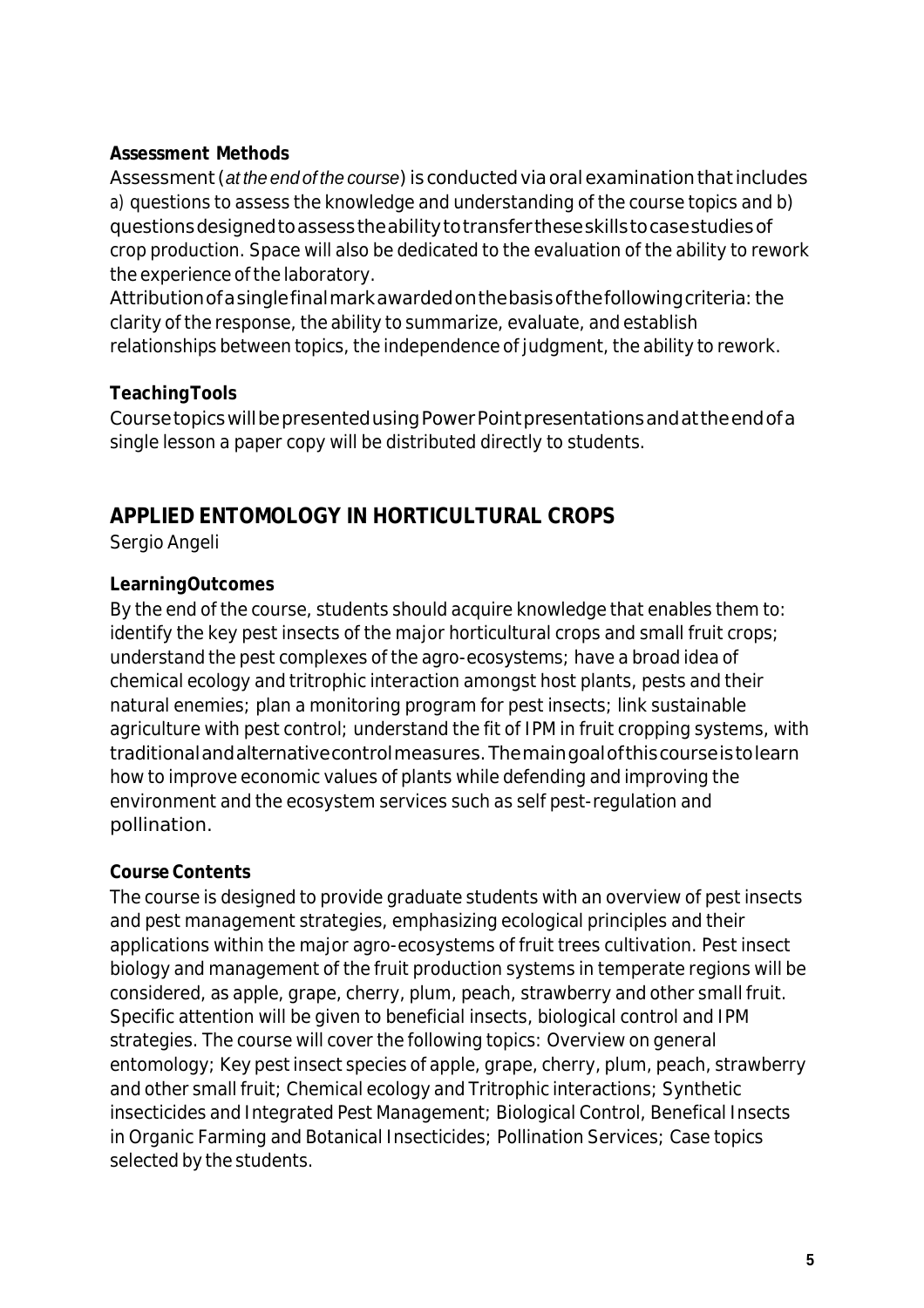#### **TeachingMethods**

Thiscourseinvolvesconsistsof18hroffrontallecturesand12hrofpracticalpart. ThefrontallecturesandtopicsarepresentedbytheProfessor.Practicalparts,lab activities, and excursions are explained by the Professor and the Teaching Assistants. Numerous papers are brought to class for review. The practical part provides instruction mainly in key pest insect identification and biology of horticultural crops, extraction of botanical insecticides, insecticidal activity, etc.

#### **Readings/Bibliography**

Aluja M., Leskey T.C., Vincent C. (Eds.) 2009 "Biorational Tree-Fruit Pest Management", CABI Publishing, Wallingford, UK, 295pp. ISBN: 1845934849. Heikki M.; Hokkanen T., Lynch J.M. (Eds.) 1996 "Biological Control - Benefits and Risks", CambridgeUniversityPress,UK,326pp. ISBN:9789048126651.KoulO.,Cuperus G.W.,Rolff J. (Eds.) 2007 "Ecologically Based Integrated Pest Management",CABI Publishing, Wallingford, UK, 462pp. ISBN: 9781845930646. Lichtfouse E., Navarrete M., Debaeke P., Véronique S., Alberola C. (Eds.) 2007 "Sustainable Agriculture", Springer, the Netherlands, 919pp. ISBN: 9789048126651. Pedigo L.P., Rice M.E. 2009 "Entomology and pest management", 6th Ed. Pearson Prentice Hall Upper Saddle River (NJ), 784 pp. ISBN: 0135132959. Peshin R., Dhawan A.K. (Eds.) 2009 "Integrated Pest Management, Volume 2: Dissemination and Impact", Springer, New York (NY), 634 pp. ISBN: 1402089899. Schowalter T.D. 2011 "Insect Ecology: An Ecosystem Approach", 3rd Ed. Academic, San Diego (CA), 633 pp. ISBN: 0123813514.

#### **Assessment Methods**

Coursework will be weighted as follows: final written exam (70%), student seminar (15%) exercises and excursions (15%). It will not be possible to pass the course ifthe finalwrittenexamhasamarklowerthan18.

#### **TeachingTools**

Generally, Power Point presentations are available in the course reserve collection database of the Faculty 1 day after each single lecture. Additional material are provided by the Professor.

## **Post-Harvest Chain Management**

## **SUPPLY CHAIN AND INNOVATION MANAGEMENT**

Christian Fischer

#### **LearningOutcomes**

Supply chain management (SCM) is concerned with the coordination of the physical flow of goods and services across space, time and different types of organisations. In this course, SCM is approached from the point of view of (industrial, or business-tobusiness) marketing, strategic management and transaction cost economics always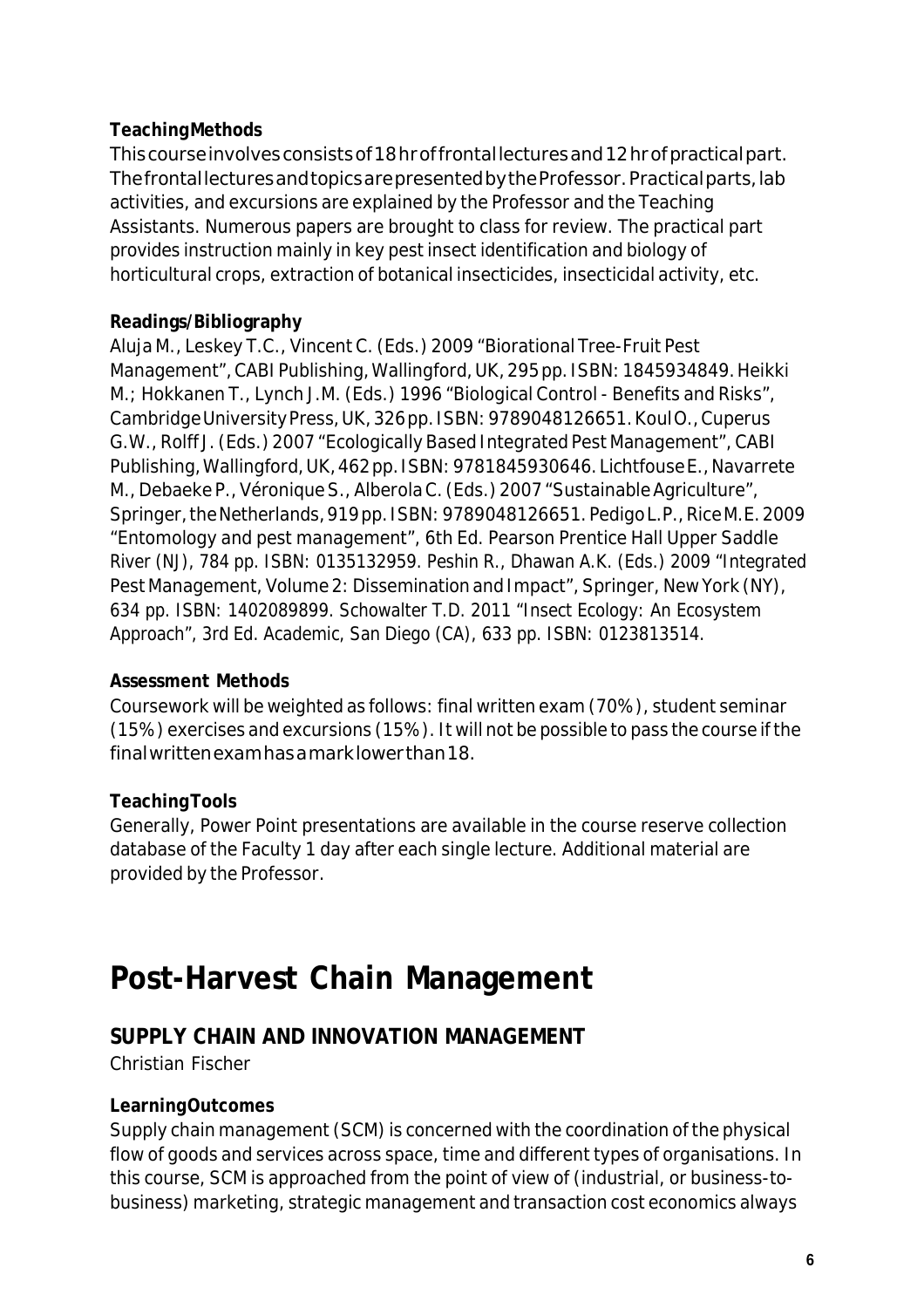withafocusonthefruitindustry.Thecourseoffersanintroductionintothetopicand aims at providing the participants with a basic understanding of the involved issues, concepts and methods, so that they can apply them in their later job activities. In addition, the participants will learn and be able to apply the basics of innovation management, in particular collaborative innovation activities across the supply chain.

## **Course Contents**

- 1) Introduction
- 2) Fundamentals of supply chain management
- 3) Fundamentalsofinnovationmanagement
- 4) Applications to the fruit industry
- 5) Summary

## **TeachingMethods**

24 hours frontal lessons, 6 hours group work.

#### **Readings/Bibliography**

- Lecture materials and slides
- Fawcett,S.,Ellram,L.andOgden, J. (2007):*SupplyChain Management –From Vision to Implementation*. Pearson Prentice Hall, Upper Saddle River, NJ, USA
- Fischer,C. (2010): Opportunities for innovation in specialised fruit & vegetable retailing – results from an Auckland greengrocers survey. In: Hewlett, E. & Johnson, J. (eds), Proceedings of the Australasian Postharvest and Managing Quality in Chains Conference, Napier, New Zealand, 2009. ISHS *Acta Horticulturae* 880. Pages 91-97.

#### **Assessment Methods**

Finalexamattheendofthecourse*.*Inaddition,thereisstudyprojecttocomplete which contributes up to 30% of the final module mark.

#### **TeachingTools**

Teaching materials (slides, scientific articles etc) made available on unibz's Leganto platform.

## **FRUIT PROCESSING**

Matteo Scampicchio

#### **LearningOutcomes**

By the end of the course, students should acquire knowledge that enables them to: identify the main key processing steps used during fruit transformation; understand the main effects of the processing on the quality characteristics of the processed fruits; have a detailed overview of main chemical and biological events occurring during fruit juice production, jam preparation, fruit drying and storage; understand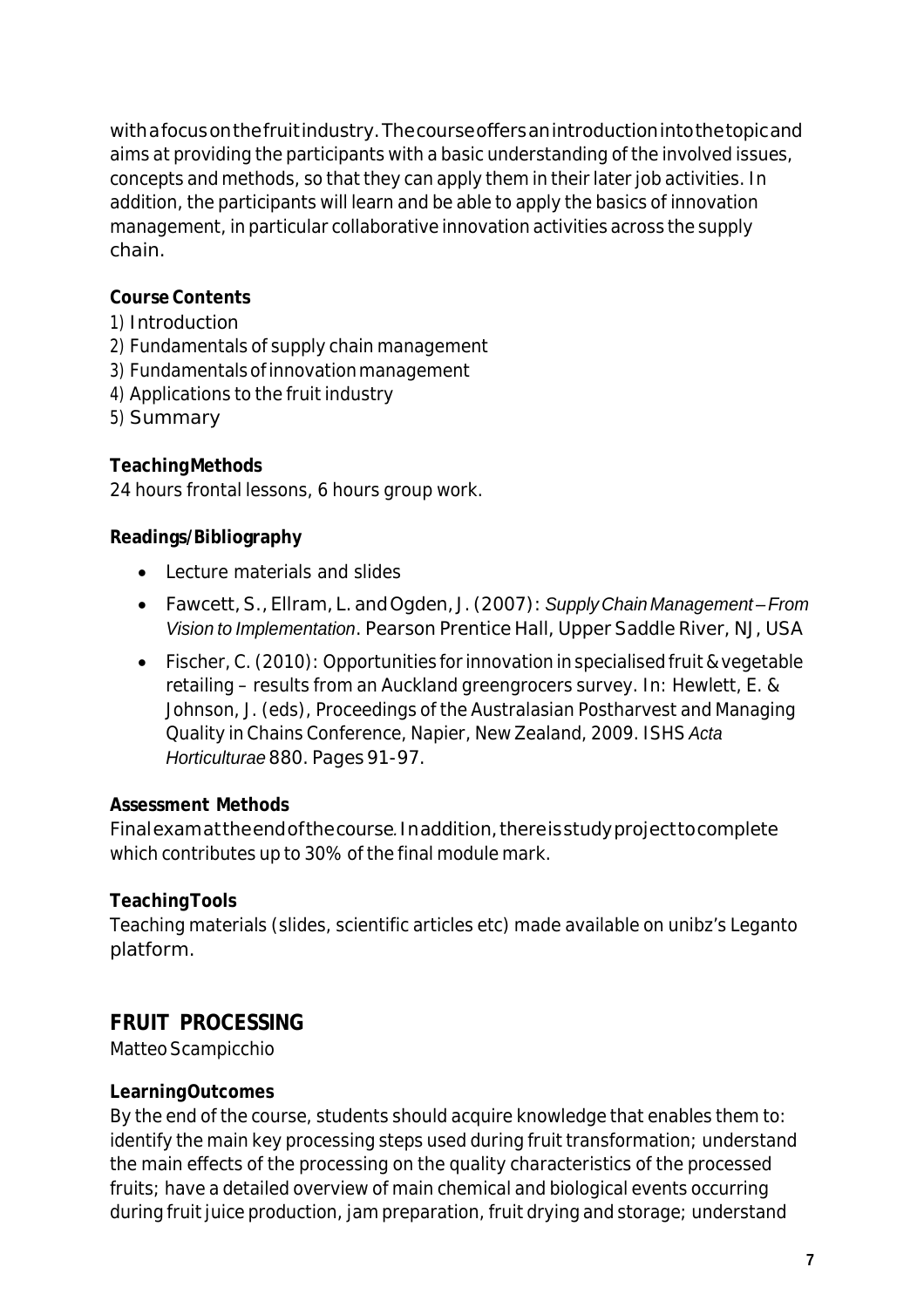the possible preventive measure to control or even enhance the stability and shelf lifeoftheprocessedfruits.

#### **CourseContents**

The course is designed to provide graduate students with an overview of the main processing steps used during the transformation of fruits, emphasizing the chemical, physical and biological changes occurring during processing. Specific attention will be given to the production of fresh cut fruits, fruit juices, jams, jellies and marmalades and dried fruits. Accordingly, the course will cover the following topics:

- 1. Fresh cut fruits;
- 2. Fruit juice processing
- 3. Enzyme use in fruit processing
- 4. Fruit preserves and jams making
- 5. Use of pectins in fruit processing
- 6. Drying of fruits
- 7. Thermal processing of fruits
- 8. Hurdles technologies and
- 9. Fruit by-products.

## **TeachingMethods**

Thiscourseinvolvesconsistsof20hroffrontallecturesand10hrofpracticalpart. ThefrontallecturesandtopicsarepresentedbytheProfessor.Practicalparts,lab activities, and excursions are explained by the Professor and the Teaching Assistants. The frontal lectures will be offered with digital slides, videos and the lecture of selected scientific literatures. The practical part includes exercises with spreadsheet at the PC, laboratory activity for the measurement of the main quality fruit attributes and some practical laboratory activity on the use of enzymes and pectins in fruit processing.

## **Readings/Bibliography**

The content of the course is based on the following bibliography:

- Slides presented during the lectures.
- Mircea Enachescu Dauthy, in: Fruit and vegetable processing, FAO AGRICULTURAL SERVICES BULLETIN No.119, freely available online at <http://www.fao.org/docrep/V5030E/V5030E00.htm>

Furthermore, for a deeper understanding of the topic presented during the course, it is recommended the reading of the following book:

• Diane M. Barrett, Laszlo Somogyi, Hosahalli S. Ramaswamy in: *Processing Fruits: Science and Technology*, Second Edition, CRC Press.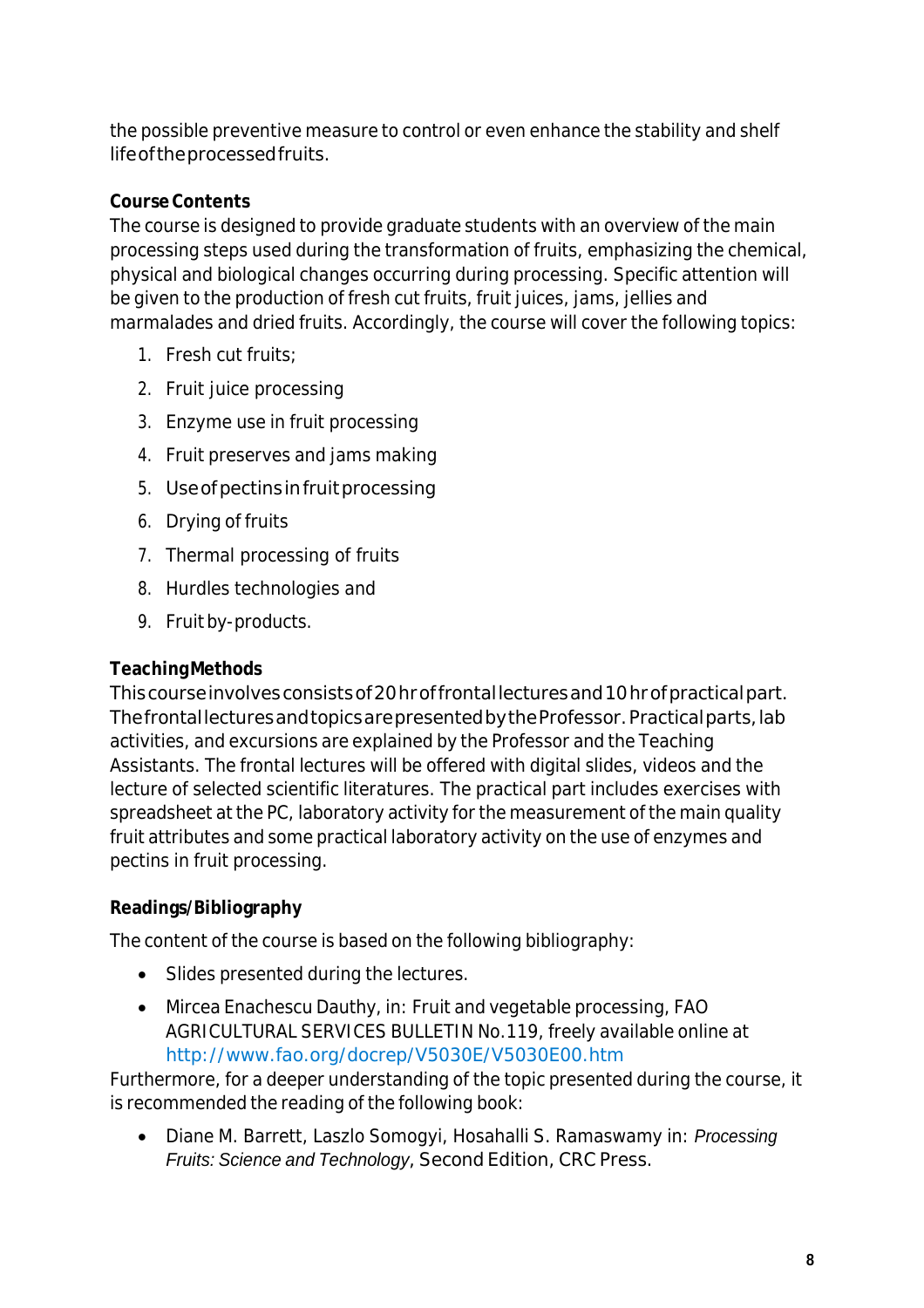#### **Assessment Methods**

Coursework will be weighted as follows: final written exam (100%). It will not be possibletopassthecourseifthefinalwrittenexamhasamarklower than18.

#### **TeachingTools**

Generally, Power Point presentations are available in the course reserve collection database of the Faculty 1 day after each single lecture. Additional material are provided by the Professor.

## **POST-HARVEST MANAGEMENT**

Angelo Zanella

**Learning Outcomes** The course will provide students with scientific and technical knowledge on the post-harvest management of the main horticultural crops. An understanding will be developed concerning the interactions between the biological crop system at post-harvest, the surrounding environment and the influencing technical factors. This understanding will allow the students to manage future postharvest challenges by adaptive knowledge.

Course Contents

Basic knowledge of fruit histology, physiology, ripening processes and biochemistry is assumed and will be deepened during the course. The course itself is divided in two sections:

A) Understanding the inter-linkage of post-harvest principles:

Reasons and scope for the post-harvest management; single post-harvest handling principles and inter-linkage; quality and safety management; potential of nondestructive quality evaluation techniques; definition, sources, prevention of postharvest losses; influencing post-harvest ripening; adaptive storage procedures; innovation in storage technologies

B) Post-harvest handling of the main horticultural crop categories:

Post-harvest handling of following horticultural crop categories: tropical-, subtropical fruits, small fruits, pome fruits, stone fruits, fruit vegetables, flower- leafy- stemvegetables, underground vegetables.

## **Teaching Methods**

Frontal lessons will alternate with elements of flipped classroom and team-work with the aim of enhancing the degree of interaction and active knowledge acquisition, including lab-activities and visits.

Assessment methods: Written exam at the end of the course on the entire program (lectures, results of team-work and exercises/excursions), participation to teamwork and lab activity.

**Teaching tools:** Frontal lessons aided by visual presentation. Flipped class room approach. Team work and team presentations. Lab demonstrations and exercises. Field visits.

## **Readings/Bibliography**

Lecture notes made available after the lesson on the on-line platform of unibz; handouts and articles provided by the instructor through internet services managed by unibz.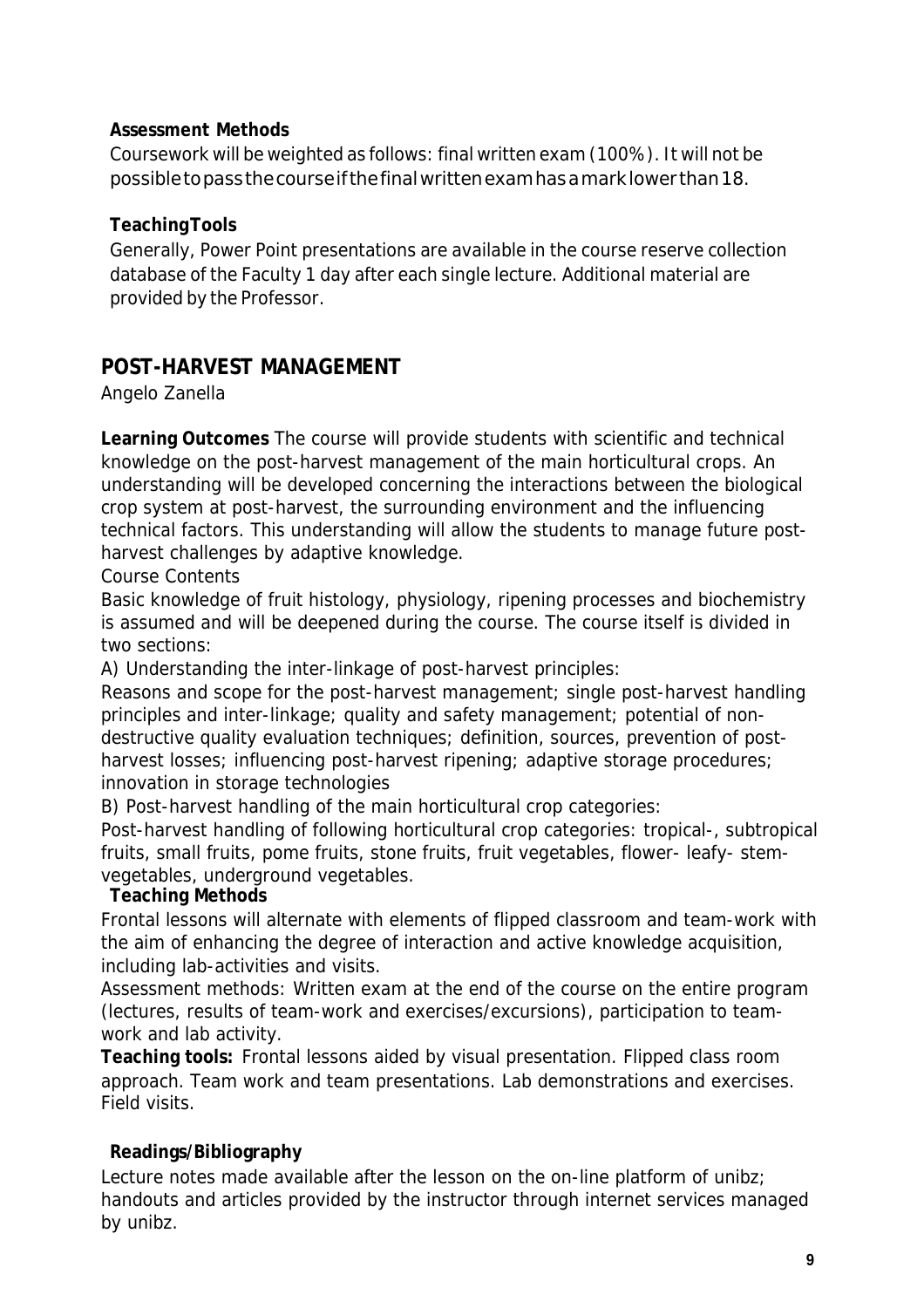Recommended supporting bibliography:

• R. Wills et al. (2016, 6th Ed.); Postharvest of fruit, vegetables & ornamentals; CAB International

• A. Kader et al. (2002); Postharvest technology of horticultural crops; University of California

Recommended supplementary bibliography:

• W.J. Florkowski, R.L. Shewfelt, et al. (2014); Postharvest Handling – A Systems Approach, Third Edition; Academic Press

• R. Wills et al. (2015); Advances in Postharvest Fruit and Vegetable Technology; CRC Press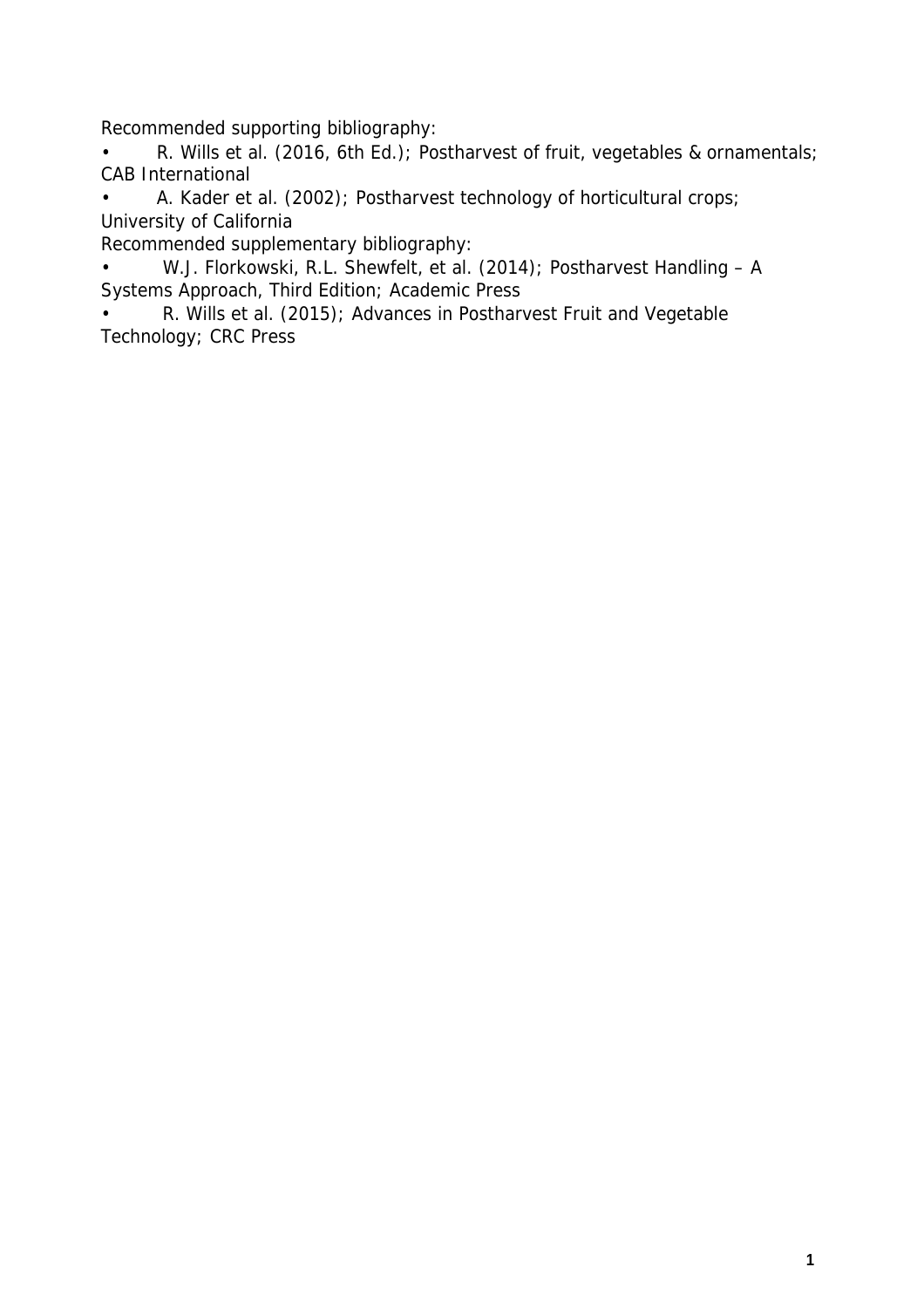## **OptionalCourse1 Plant Protection And Disease Management**

## **PLANT PROTECTION PRODUCTS AND RESIDUES**

Sanja Baric

#### **LearningOutcomes**

The knowledge acquired will allow the understanding of European and national regulations on registration and application of plant protection products. The student willlinkthecorrectuseofagrochemicalswiththeresultingresiduesonhorticultural products. Students will also acquire tools to become constantly updated on the future evolution of the plant protection product portfolio.

#### **Course Contents**

- Review of the properties and the application of plant protection products
- European and national legislation on plant protection products
- Procedure for the approval of active substances of plant protection products including toxicological and ecotoxicological risk assessments
- Authorisation of plant protection products
- Sustainable use of plant protection products
- Maximum residue levels of plant protection products

#### **TeachingMethods**

18 hours of frontal lectures combined with class discussions; 12 hours of exercises.

#### **Readings/Bibliography**

Handouts and selected papers shall be given to the students during the course.

## **Assessment Methods**

Finalwrittenexamattheendofthecourse.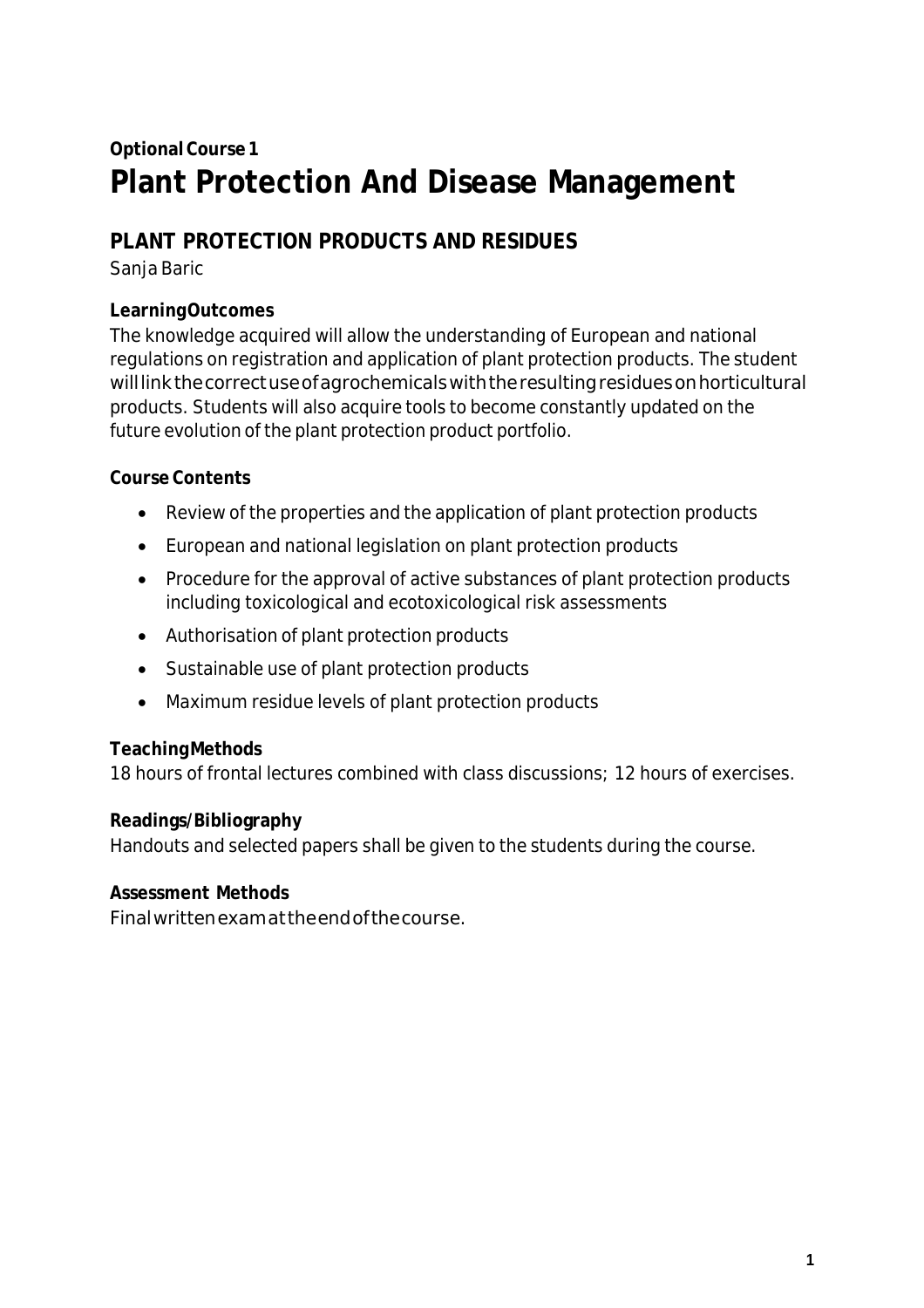#### **TeachingTools**

PowerPoint presentations of the lectures as well as technical and scientific papers willbemadeavailablethroughtheonlineplatformoftheFreeUniversityofBozen-Bolzano.

#### **ELEMENTS OF CHEMISTRY AND BIOCHEMISTRY OF AGROCHEMICALS** Youry Pii

#### **LearningOutcomes**

The course aims at providing students with the knowledge and expertise on the agrochemicalsmodesofactionandthefateofthesechemicalsintheagroecosystem. This knowledge will allow the sustainable management of this agricultural practice for the protection of cultures.

#### **Course Contents**

Classification of agrochemicals. Agrochemicals and their metabolism within cells: mode of action of fungicides (interference with respiration, biosynthesis of sterols,  $chitin$ , tubulin and nucleic acids); mode of action of insecticides (neurotoxic and decoupling insecticides); mode of action of herbicides (interference with photosynthesis, biosynthesis of amino acids and biosynthesis of lipids). Agrochemicals metabolism in plants: reactions of oxidations, reduction, hydrolysis and conjugation. Agrochemicals fate in soil: movement (leaching, run-off, volatilization), adsorption (adsorptionisotherms and adsorptioncoefficients) and degradation (photodecomposition, chemical and microbiological degradations). European and Italian legislation of agrochemicals, labeling and their storage. Practical exercise: determination of agrochemical adsorption and agrochemical degradation in soils.

#### **TeachingMethods**

The course consists of lectures (18 hours frontal lessons) during which the teacher will present all the topics foreseen in the course content. Practical lessons (12 hours) tobeheldinthelaboraorybytheteacherarealsoforeseen.

#### **Readings/Bibliography**

Gennari M. and Trevisan M. "Agrofarmaci - Conoscenze per un uso sostenibile" ISBN 978-88-8372-444-2 Müller F. "Agrochemicals : composition, production, toxicology, applications" ISBN 3- 527-29852-5

Roberts T.R. "Metabolic pathways of agrochemicals" ISBN 0-85404-494-9;ISBN 0- 85404-499-X

#### **Assessment Methods**

Assessment (at the end of the course) is carried out by oral examination, which will include: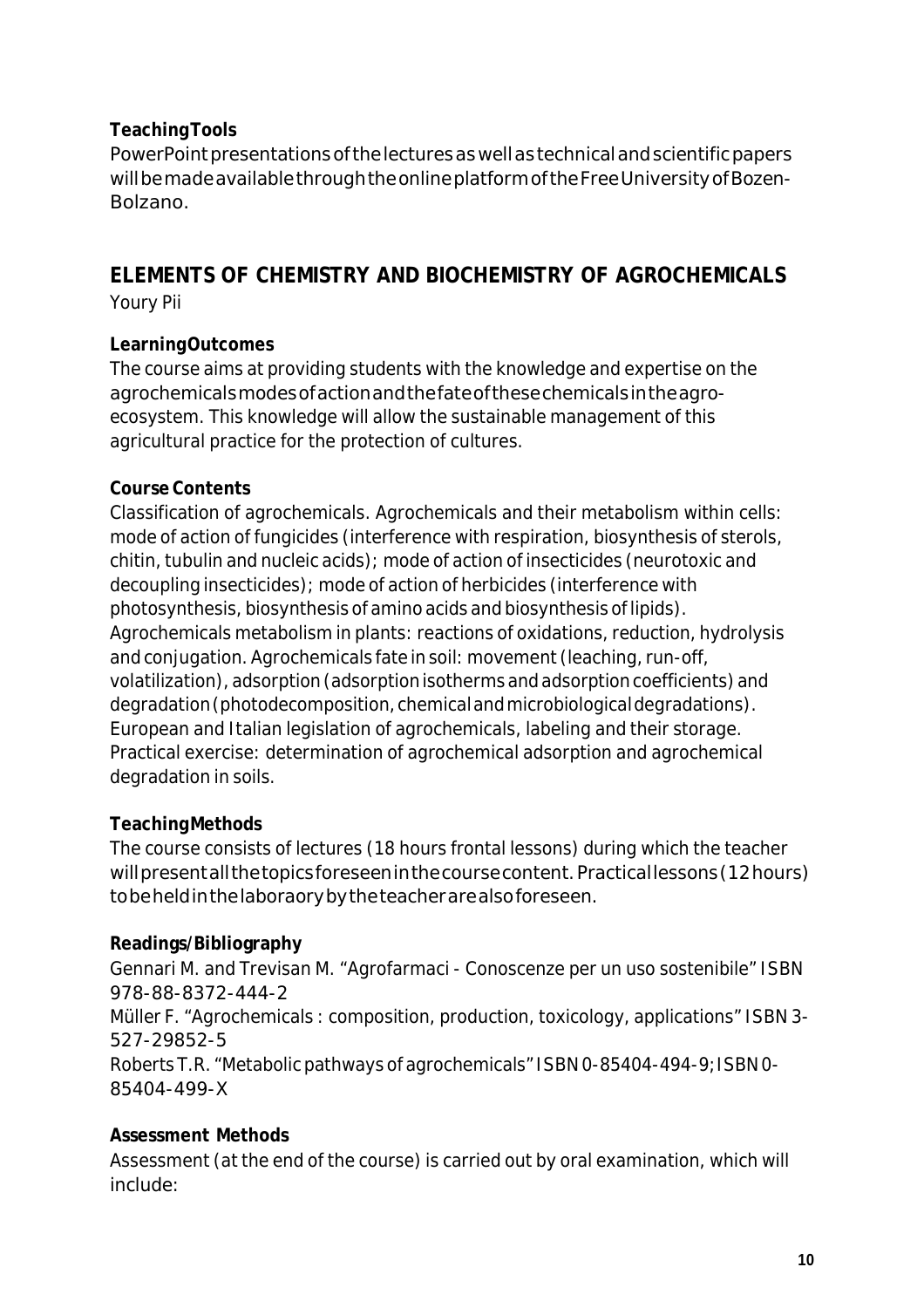- i) questions to assess the knowledge and understanding of the course topics and
- ii) questionsdesignedtoassesstheabilityoftransferringtheacquiredskills to case studies. Also the knowledge acquired during the practical lessons willbeassessed.

Asinglefinalmarkwillbeawardedonthefollowingcriteria:

- i) clarity of the answers
- ii) ability to summarize, evaluate and establish relationships between topics
- iii) independence of the judgment and
- iv) the ability of reworking.

#### **TeachingTools**

CoursetopicswillbepresentedusingPowerPointpresentationandattheendof each lesson a paper copy will be distributed directly to the students.

## **INTEGRATED PLANT DISEASE MANAGEMENT**

Annamaria Pisi

#### **LearningOutcomes**

The course emphasizes the importance and need of the integrated management of plant diseases within the integrated pest management approach, with the least possible disruption to the agro-ecosystems and the least hazard to people, animals, and environment. The course will enable the students: to acquaint with the principles of an integrated approach to plant disease management; to become familiar with the basic principles involving fungal, bacterial, phytoplasma and viral based diseases in plants; to acquire knowledge of the environmental factors influencing plant diseases, to gain an understanding of the influence of plant pathogens in crop-ecology finalized in rationalise disease control; to know the most successful plant protection strategies by physical, genetic, cultural, chemical and biological means; to gain knowledge of the use of predictive models.

#### **Course Contents**

Themissionofthecourseisaddressedtothestudyoftheintegratedplantdisease management strategies that incorporate conventional and novel biological, cultural, chemical, genetic and other environmentally sound and economically profitable approaches. Discussion of the principles of managing insects, diseases in the context of developing stable agricultural systems. During the course it will be provided the basis of understanding, interpretation, selection, development and application of the most effective methods of Integrated Crop Management, with the least disruption to the environment. A more detailed understanding of the effects of pest pressure on crop productivity and the development of threshold levels for action will be developed.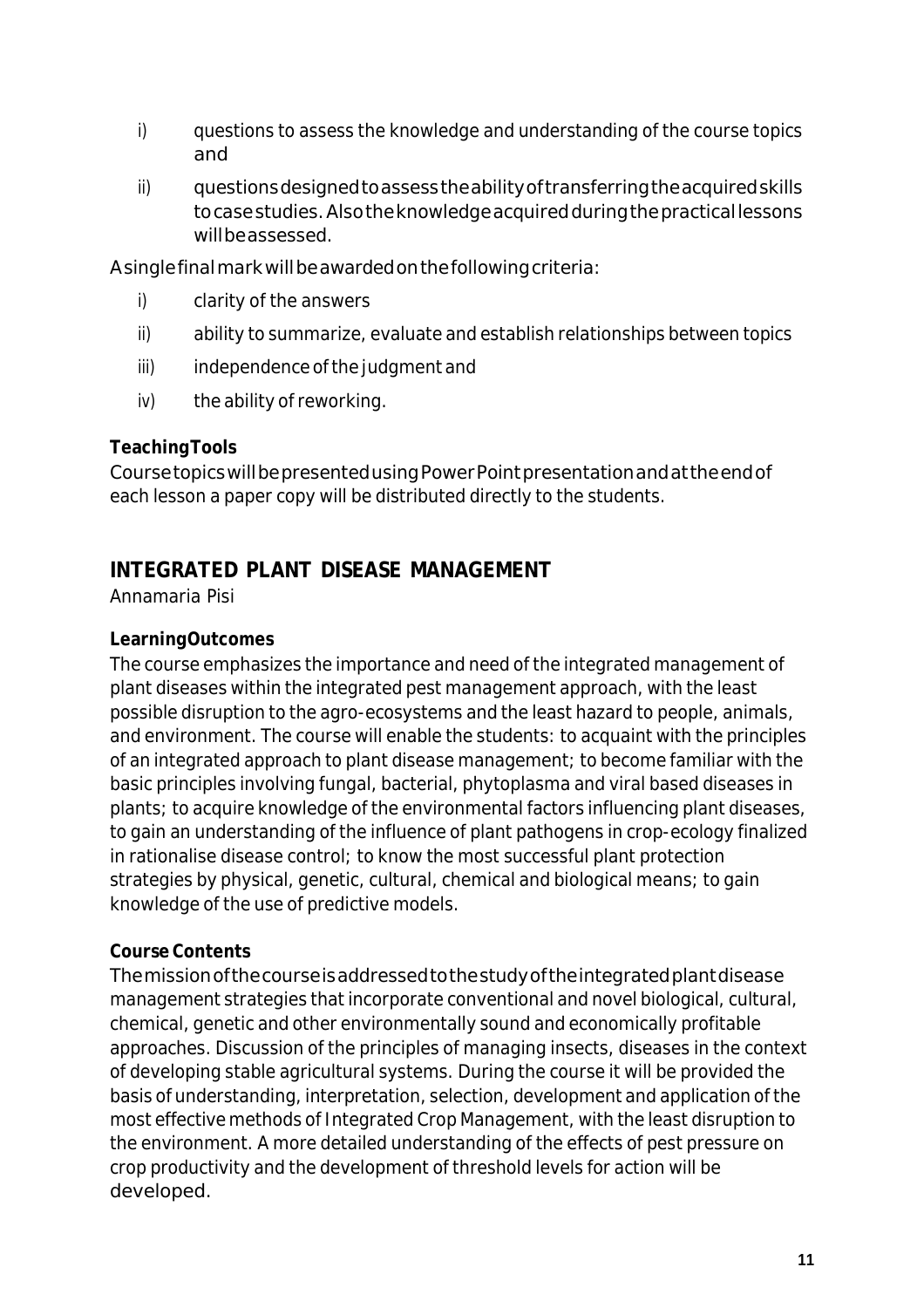The course will provide the main elements involved in the integrated plant disease management: Exclusion — keep pathogens, vectors and infected plants out of disease-free areas. Eradication — destroy a disease organism after it has become established (destruction of infected plants, disinfection of storage bins, containers and equipment, and/or soil disinfection by fumigation, pasteurization, solarization or drenching). Protection–useaphysicalbarrier such as a row cover. or chemical applications available to prevent a disease from becoming established. Resistance plant resistant varieties. Therapy – use chemicals that are systemic in the plant. Avoidance – use good cultural practices such as planting date selection, seedbed preparation and water management to avoid disease.

Evaluation of the benefits and risks of the treatments and choose the best solution with the least negative environmental impact. The challenge, when using pesticides, istopicktheonethatwillcausetheleastharmtonon-targetorganismsintheforest or landscape.

Discussionofthenewscenarioofcropprotectioncreatedbythepolicyontheuseof pesticides started 20 years ago by the European Union to reduce their impact on health and environment. It is a topic that should be known since the new legislation for cropprotection is becoming a very complex practice, because it is based on technicalmeansmoreandmoredifficulttousealsoforlegislativelimitation.TheEU policy is changing the regulatory framework for the homologation and use of productsforplantprotectioninmemberstatesandthiswillhaveanimpactinthe different European countries.

#### **Readings/Bibliography**

Handouts and selected paper will be given to the students during the lecture by the instructor.

#### **TeachingMethods**

The course will be subdivided in two parts: The first concentrated on the different control methods of the main plant pathogens, giving more emphasis and preference to host-resistance, cultural practices and biological control other than the use of pesticides. The second part in the laboratory for the identification of the main pathogens and better study the most advanced methods to control plant pathogens responsible of the most important crop diseases.

#### **Assessment Methods**

Attheendofacourseitwillbeafinalexamthatteststheacquiredknowledgeand abilities. The students should produce a power point presentation on a subject chosen with the instructor of about 15 minutes long. Then questions on the main subjects of the course will follow. The final grade will be calculated by arithmetic mean among the integrated courses.

#### **Teachingtools**

PC, slide projection and handouts.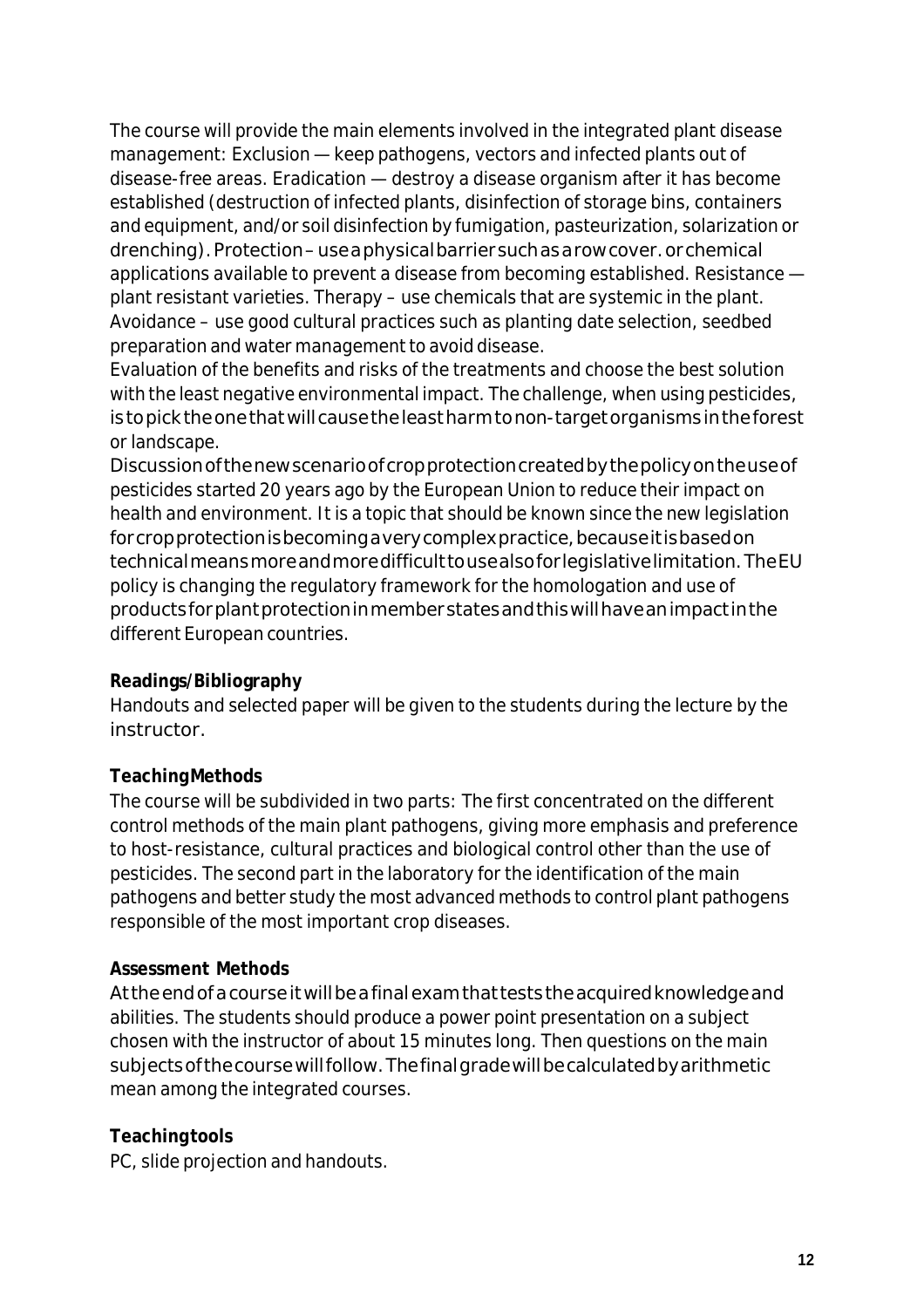## **OptionalCourse2 Efficient Resource Use in Production Systems**

## **INFORMATION AND DSS IN FRUIT PRODUCTION**

Fabrizio Mazzetto

#### **LearningOutcomes**

The course aims to introduce the student to issues of decision-making processes of the agro-environment enterprises, mainly focusing on the requirements of farms oriented to fruit productions. Theoretical and practical aspects of the use of Farm Information Systems (FIS) and interactions between Information and Communication Technologies (ICT)and farm mechanization components will be presented and discussed in an integrated way. Relevant emphasis will be given to the designing, implementation and use of farm databases, particularly in view of their integration withGIStools.

#### **CourseContent**

The course will cover the following topics:

- 1. **ICTREQUISITES FORPRECISIONHORTICULTURE (PH).**The ICT's frontier in the context of agro-environmental and horticulture farming systems, between the emerging needs of precision farming and information management. The new requirements of the fruit supply full chain for traceability, reporting of processes and activities, automation in field process controls, site-specific farm management. The importance of automating data-logging and farm monitoring; typesofmonitoring andsurveys classifications (environmental, cropandoperational).
- 2. **ICTCOMPONENTS.** Theirgeneral classifications inview oftheiruse within the horticultural contexts. Basic electronic devices: sensors, actuators and identification systems; stand-alone and integrated applications in horticulture farming systems. Positioning systems (GPS and DGPS receivers). Computing hardware solutions: data-loggers, handhelds, personal computers and servers; data-transfer and communication systems, client-server architectures. Computing software solutions: general outlines on Farmdatabases and necessity of a reference Farm-ontology. Fundamentals of Database Management Systems (DBMS) in farm applications. GIS outlines: mapping systems and geo-reference problems; backgrounds and layers; entities and attributes; links to databases; importing of GPS-paths from farm machinery activities.
- 3. **PHAPPLICATIONS.**Operationalmonitoring: theroleofmoving-and stationary-user point mechanisation; the tractor as data-logger and information carrier; Computerized Farm Registers (CFR): general features and functionalities; basic structural frameworks (tractor-oriented e implement-oriented); inference engine algorithms to interpret the meaning of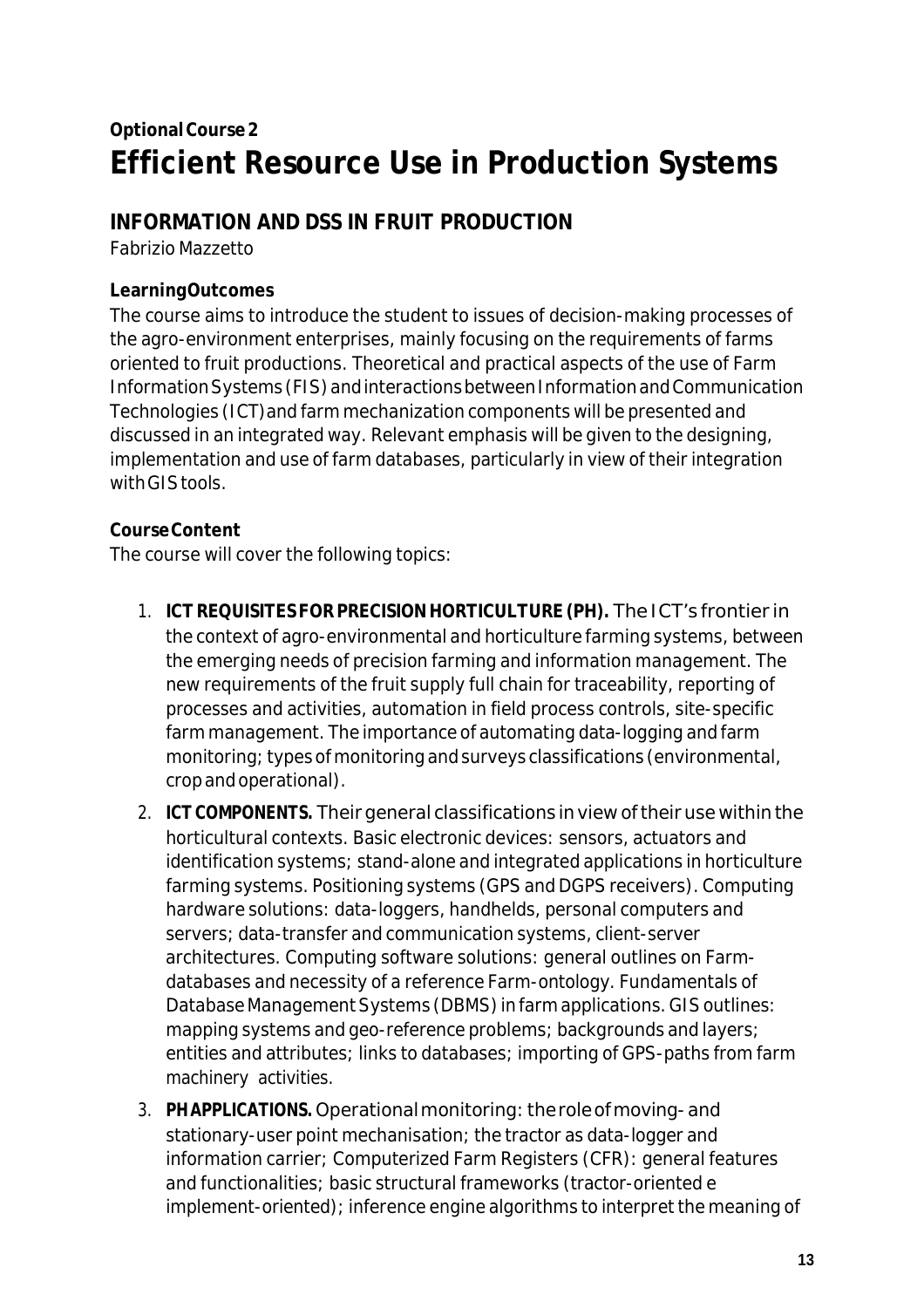farm operational raw-data: from the elementary and single field-activity to the farm historical memory. Crop monitoring: optical and acoustic sensors for performing remote- and proximal-sensing applications; discussion of some case-studies to detect the vigour and the volume of the crop canopy; from thematic maps to prescription-maps. Outlines on prescription farming solutions and related VRT technologies for automating field processes.

#### **Teaching Methods**

The course consists of lectures (18 hours frontal lessons) during which the Professor presents the different topics. Practical lessons and laboratory activities (12 hours laboratory) conducted by the Teacher and the Teaching Assistants are planned as well, to show DBMS and Crop Monitoring applications.

#### **Readings/Bibliography**

- E.C. Oerke, R. Gerhards, G. Menz (2010). Precision Crop Protection the Challenge and Use of Heterogeneity. Springer, London - New York, pp.441.
- M. A. Oliver Springer (2010). Geostatistical Applications for Precision Agriculture. Springer, London - New York, pp.331.
- T.A.Brase (2006). Precision agriculture. Thomson Delmar Learning, pp.224.
- B. Hofmann-Wellenhof, H. Lichtenegger, and J.Collins, (2001). GPS Theory and Practice, Springer-Verlag, Wien, pp.370.

## **Assessment Methods**

Assessment (at the end of the course) is conducted via oral examination that includes:

- **i)** questions to assess the knowledge and understanding of the course topics
- **ii)** questionsdesignedtoassesstheabilitytotransfertheseskillstocase studies of crop production, and
- **iii)** ability to manage the experiences carried out in laboratory, with special regards totheuseofDBMSforPH.

Attribution of a singlefinal mark awarded on the basis of the following criteria: the clarity of the response, the ability to summarize, evaluate, and establish relationships between topics, the independence of judgment, the ability to rework.

## **TeachingTools**

CoursetopicswillbepresentedusingPowerPointpresentationsandattheendofa single lesson a paper copy will be distributed directly to students.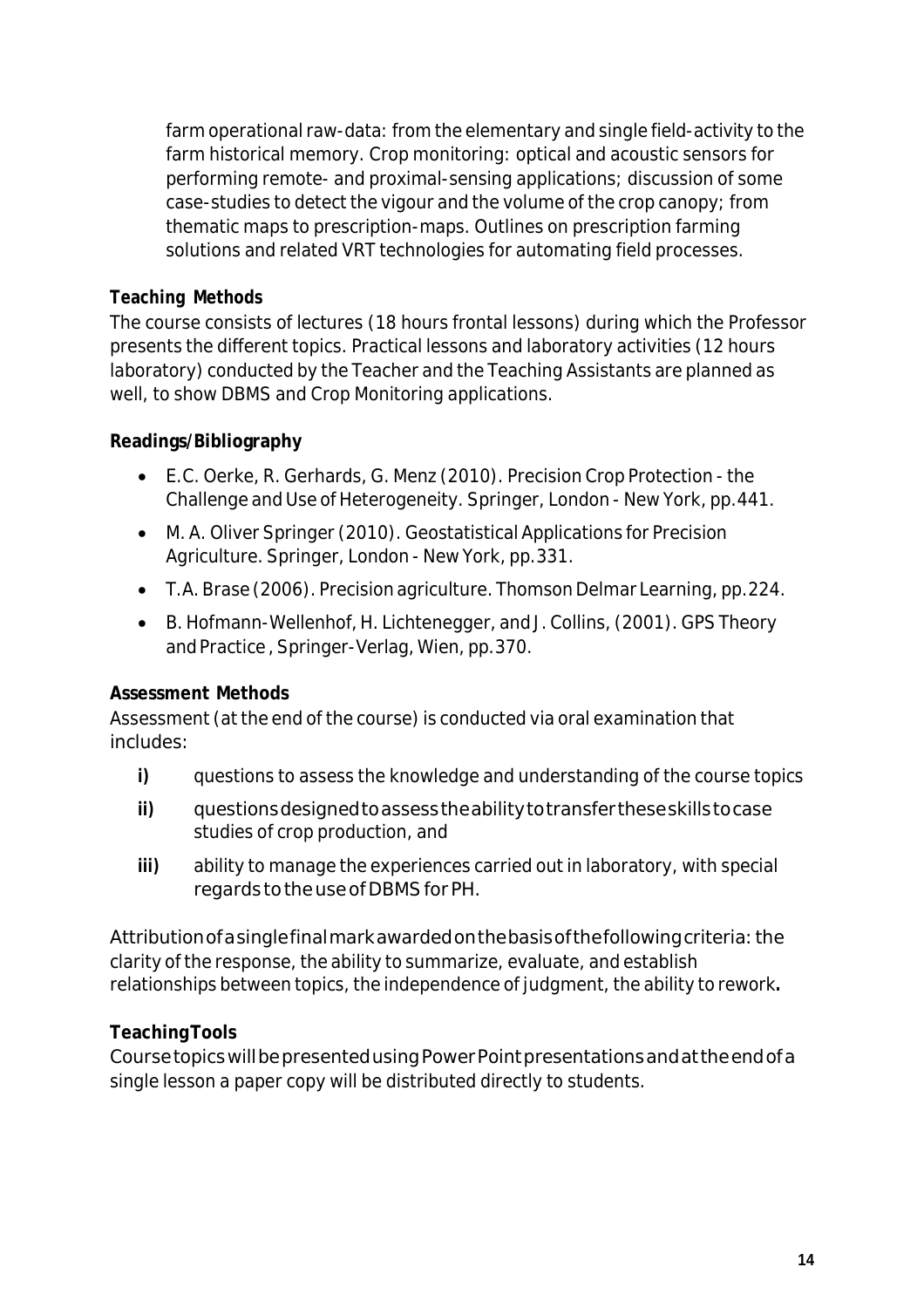## **APPLIEDBREEDINGANDSUSTAINABILITY**

Luca Dondini

#### **Learning Outcome**

Students have to demonstrate a good knowledge about the breeding approaches to select plant material suitable for the conditions where it has to be grown and with therightqualityfortheend-users.Anincreasedyieldisstillthemostimportanttrait but sustainable plant production requires plant adaptation to abiotic stresses as well asresistancetopestsanddiseases.Itisimportantforstudentstoknowthe approaches for plant selection for specific traits.

#### **Course Contents**

Students should have a background in agriculture and horticulture, all with knowledge about basic elements of genetics. Lectures are organised in two parts (frontal and lab practice).

#### *Frontal lectures (18 hours)*

Introduction: basic concepts about fruit trees and implications in fruit tree breeding. Strategies for conventional (double-pseudo test cross) and advanced (principles of in vitro culture, somaclonal variability and in vitro selection, development of molecular markers for MAS) breeding.

Overview of the main breeding goals for sustainable production and related applications:

- Breeding for resistance to biotic and abiotic stresses
- Breeding for low input production (habitus, self thinning and self-fertility)
- Breeding of rootstocks
- Application of genetic transformation for sustainable production in fruit tree species
- Cisgenic plants and breeding by DNA editing.

#### *Lab practice (12 hours):*

• Molecularmarkeranalysisonapanelofgenotypesforselectedtraits.-Visit to an experimental farm

#### **Readings/Bibliography**

Handouts and selected papers.

#### **Teaching Methods**

Thecoursewillbedividedintwoparts: thefirstpartisfocusedonthemainbreeding strategies in fruit tree species and the relative applications for plant sustainable production. The second part in the laboratory, to learn by experience a technique for DNAextractionandtestplantDNAsbyPCRbyusingmarkerslinkedtospecifictraits.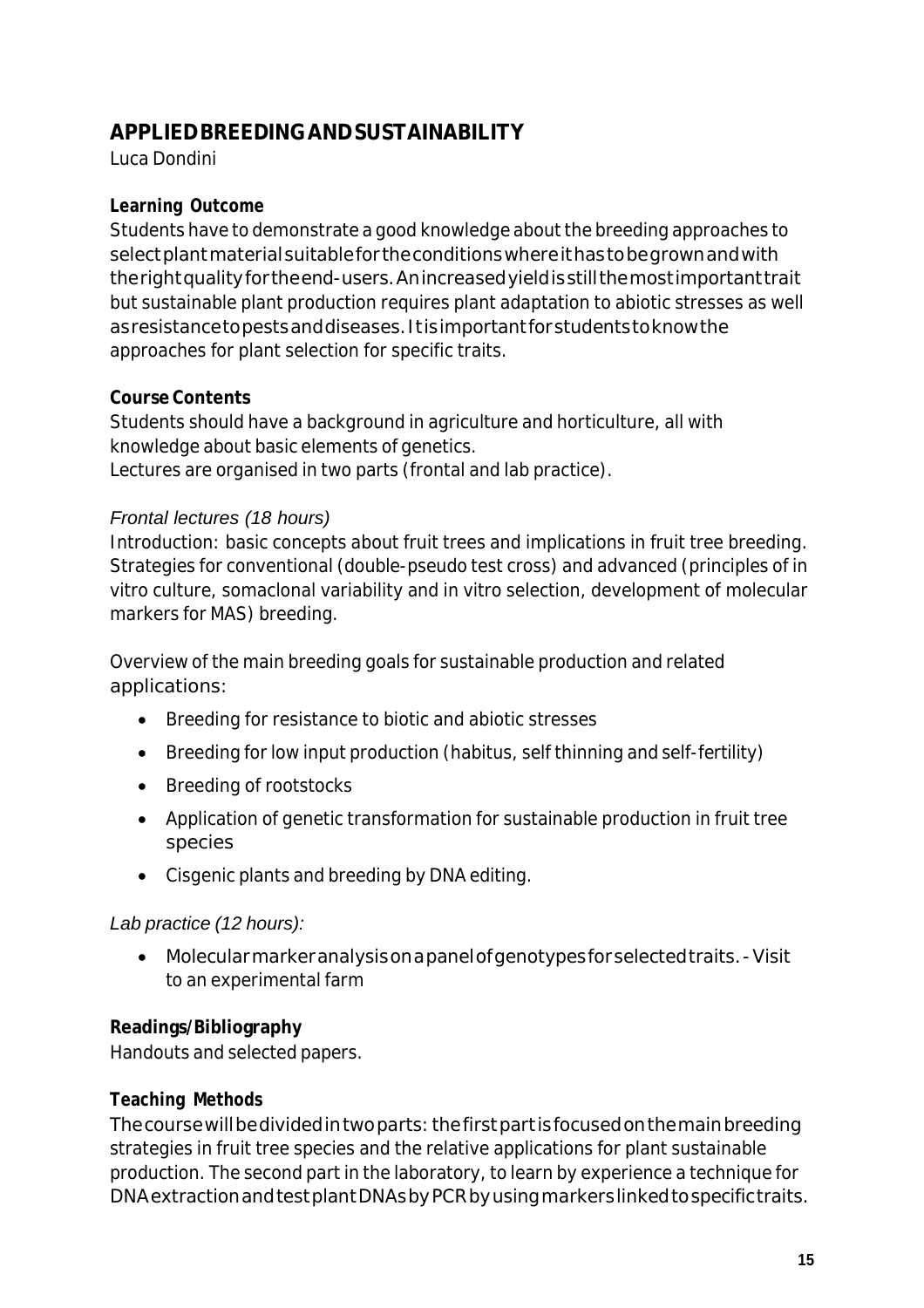#### **Assessment Methods**

Oral exam: One question about topics of the lab activities and two questions regarding topics of the frontal lectures.

#### **TeachingTools**

Beamer, equipments in the biotechnology lab.

## **PROJECT DEVELOPMENT AND MANAGEMENT**

Hans Karl Wytrzens

#### **Learning Outcome**

Upon successful completion of the course, students will be able to:

- Display basic knowledge of underlying theories and concepts of project organisation (Knowing and Understanding)
- Understand the development of project ideas (Knowing and Understanding).
- Check feasibility of projects; formulate project objectives, deliverables, exclusions, and limits (Applying).
- Plan and implement project activities professionally (Applying).
- Assess critically project management documents and processes (Judging).
- Form and lead a project team (Applying).

#### Course Contents

The course offers a practical introduction to project development and management. It shows the applicability of project management in horticulture as well as fruit production by focusing on

- feasibility checks and systematic development of project ideas
- project phases, types and context (stakeholder analysis)
- project plans (scope planning, work breakdown structure, scheduling, resource planning, budgeting)
- implementation activities (team building, and motivating, controlling, and steering projects)
- project reports and evaluations
- project closure

#### **Readings/Bibliography**

Lecture notes made available after the lesson on the on-line platform of unibz; handouts provided by the instructor through internet services managed by unibz. Recommended supporting literature:

- Project Management Institute (2013) A Guide to the Project Management Body of Knowledge (PMBOK® Guide )—Fifth Edition
- Wytrzens H.K. (2017) Projektmanagement. 5. Auflage; Facultas

#### **Teaching Methods**